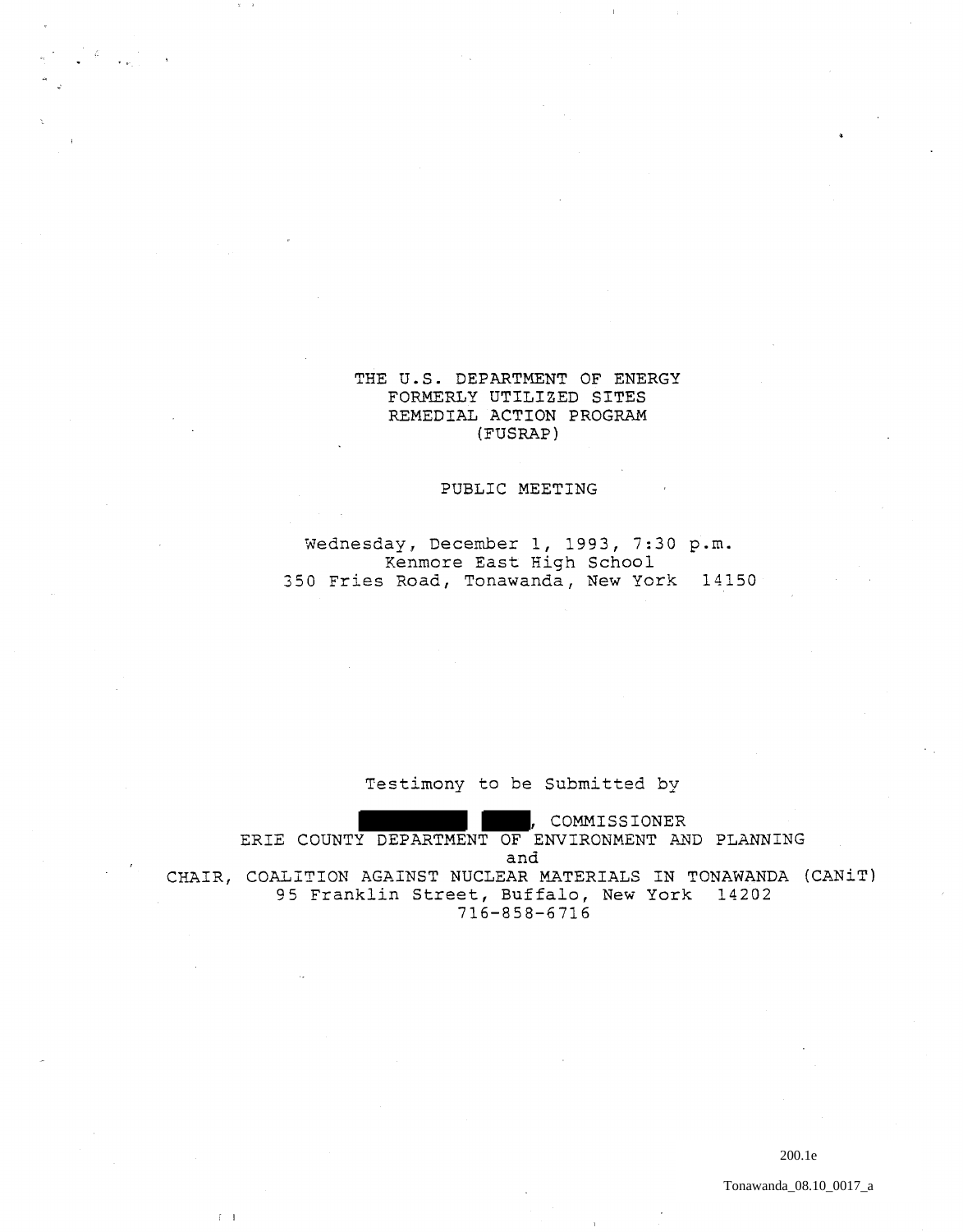$\label{eq:2.1} \frac{1}{\sqrt{2}}\left(\frac{1}{\sqrt{2}}\right)^{2} \left(\frac{1}{\sqrt{2}}\right)^{2} \left(\frac{1}{\sqrt{2}}\right)^{2} \left(\frac{1}{\sqrt{2}}\right)^{2}$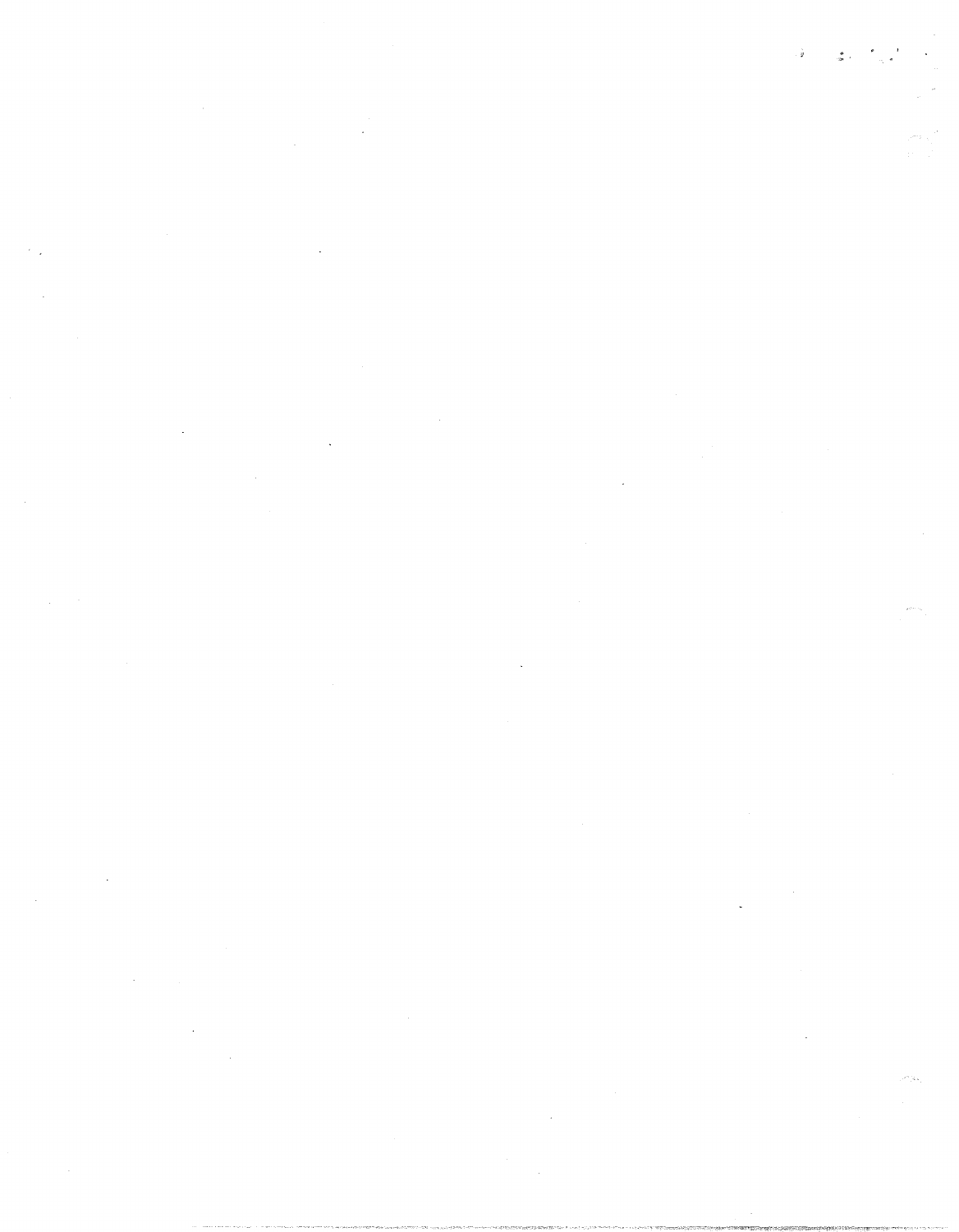$\mathbf{r}$ 

WHEN DOE'S PLAN TO MOVE COLONIE WASTE TO TONAWANDA BECAME KNOWN, IN EARLY 1988, ONE AFTER ANOTHER, ELECTED OFFICIALS FOUND THEMSELVES IN STRONG OPPOSITION. THE LANDMARK PUBLIC HEARING, WHICH I AM SURE DOE WILL LONG REMEMBER, WAS HELD IN THIS TOWN. THE COALITION AGAINST NUCLEAR MATERIALS IN TONAWANDA (CANIT) WAS THEN FORMED AS A BIPARTISAN, ALL GOVERNMENT LEVEL, GROUP OF ELECTED OFFICIALS. AS THE COMMISSIONER OF ENVIRONMENT AND PLANNING, I WAS ASKED TO SERVE AS CHAIR.

WE ALL FELT THAT OUR BEST, IF NOT ONLY, HOPE OF SUCCESS IN DEALING WITH DOE WAS BY EDUCATING OURSELVES AND BY DEVELOPING AND MAINTAINING A UNITED POSITION.

CANIT'S GOALS WERE TO PREVENT DOE FROM SHIPPING NUCLEAR MATERIAL FROM COLONIE, NEW YORK (NEAR ALBANY) TO TONAWANDA, TO HAVE DOE REMOVE EXISTING NUCLEAR MATERIAL FROM FOUR (4) SITES IN TONAWANDA, IF FEASIBLE, AND OVERSEE ALL ASPECTS OF DOE'S WORK SO AS TO PROTECT LOCAL RESIDENTS.

MY STATEMENT TONIGHT REPRESENTS THE POSITION OF CANIT. MANY OF THE ELECTED OFFICIALS WHO ARE CANiT MEMBERS WILL ALSO BE SPEAKING FOR THEMSELVES.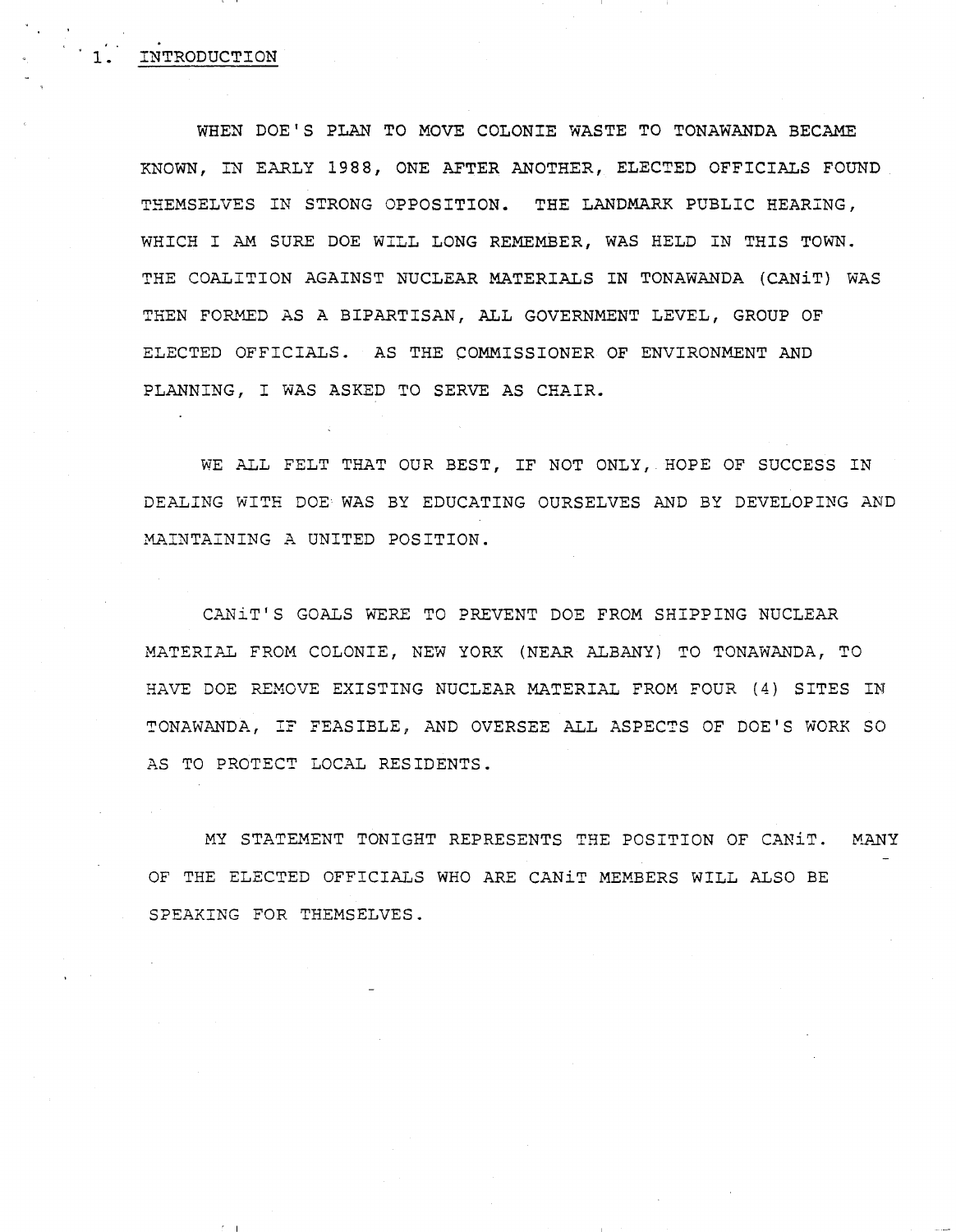### CANIT INCLUDES THE FOLLOWING MEMBERS:

HON. ERIE COUNTY EXECUTIVE HON. SUPERVISOR, TOWN OF TONAWANDA AND HIS PREDECESSOR FORMER SUPERVISOR RONALD MOLINE HON. MAYOR, CITY OF TONAWANDA AND HER PREDECESSOR THE LATE MAYOR DAVID MILLER HON. 32ND DISTRICT HON. STATE SENATOR - 60TH DISTRICT AND HER PREDECESSOR FORMER SENATOR JOHN B. SHEFFER II HON.  $\mathcal{L}$ ASSEMBLY MEMBER - 140TH DISTRICT HON. COUNTY LEGISLATOR - 11TH DISTRICT HON. ▊▐ COUNTY LEGISLATOR - 10TH DISTRICT HON. STATE SENATOR - 61ST DISTRICT HON. ASSEMBLY MEMBER - 144TH DISTRICT AND HIS PREDECESSOR THE LATE ASSEMBLY MEMBER WILLIAM B. HOYT HON. ASSEMBLY MEMBER - 142ND DISTRICT HON. ٠ SUPERVISOR, TOWN OF GRAND ISLAND AND HIS PREDECESSOR FORMER SUPERVISOR MARTIN PRAST HON.

MAYOR, CITY OF NORTH TONAWANDA AND HIS PREDECESSOR ASSEMBLY MEMBER ELIZABETH HOFFMAN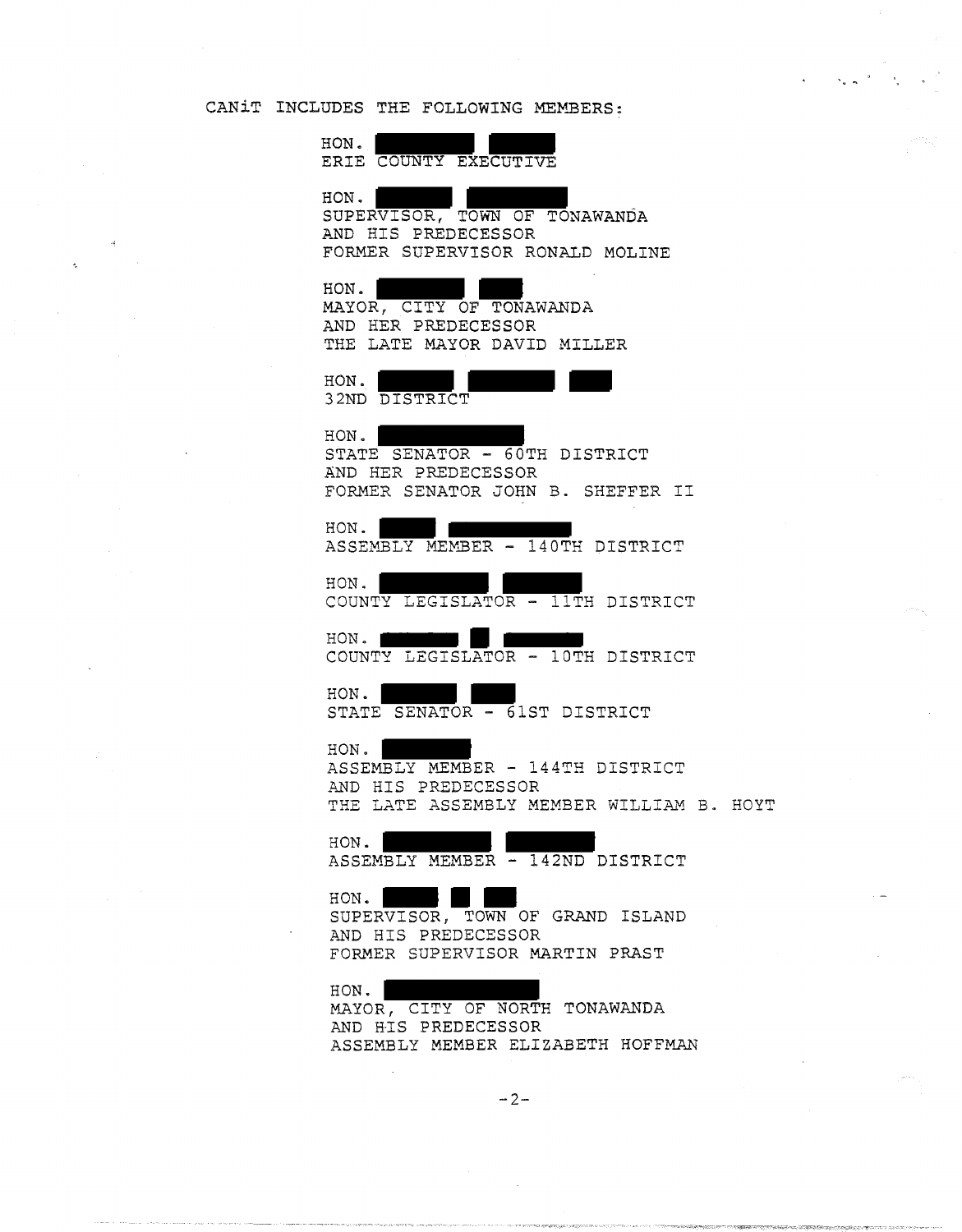**2.** HISTORY

### COLONIE WASTE

THE FIRST ISSUE FACED BY CANiT WAS THE IMMEDIATE THREAT OF NUCLEAR MATERIAL BEING BROUGHT TO TONAWANDA FROM COLONIE, NEW YORK. DOE WAS IN THE PROCESS OF REMEDIATING A SITUATION IN COLONIE OF A MORE IMMEDIATE HEALTH RISK THAN WE FACE HERE. wnILE WE WANTED TO SEE THE COLONIE SITUATION REMEDIED, WE DID NOT WANT THE SOLUTION TO COME AT OUR EXPENSE. AT THE INSISTENCE OF CONGRESSMAN **FOREXELLENT REPORTS PROHIBITED** THE DOE FROM STUDYING OR MOVING ANY NUCLEAR WASTE FROM WITHIN THE STATE OF NEW YORK TO THE TOWN OF TONAWANDA. THE FIRST VICTORY FOR CANIT WAS NOT PERMITTING THE COLONIE WASTE TO BE BROUGHT TO WESTERN NEW YORK.

#### SEAWAY SITE INCLUDED IN RI/FS

 $\mathbf{I}$ 

THE ORIGINAL REMEDIAL INVESTIGATION/FEASIBILITY STUDY (RI/FS) FOR THE TONAWANDA PROJECT EXCLUDED THE SEAWAY LANDFILL FROM THE FULL ENVIRONMENTAL REVIEW PROCESS. THE SEAWAY MATERIAL WAS, IN ALL RESPECTS, SIMILAR TO THE OTHER FUSRAP WASTES IN TONAWANDA, CANiT REQUESTED THAT DOE TREAT ALL FOUR SITES TOGETHER AND NOT ALLOW FOR A SEPARATE, EXPEDITED, PROCESS AT THE SEAWAY SITE. ON DECEMBER 11, 1989, THE DOE ISSUED A NOTICE IN THE FEDERAL REGISTER INDICATING THAT DOE WAS CONSIDERING ADDING

 $-3-$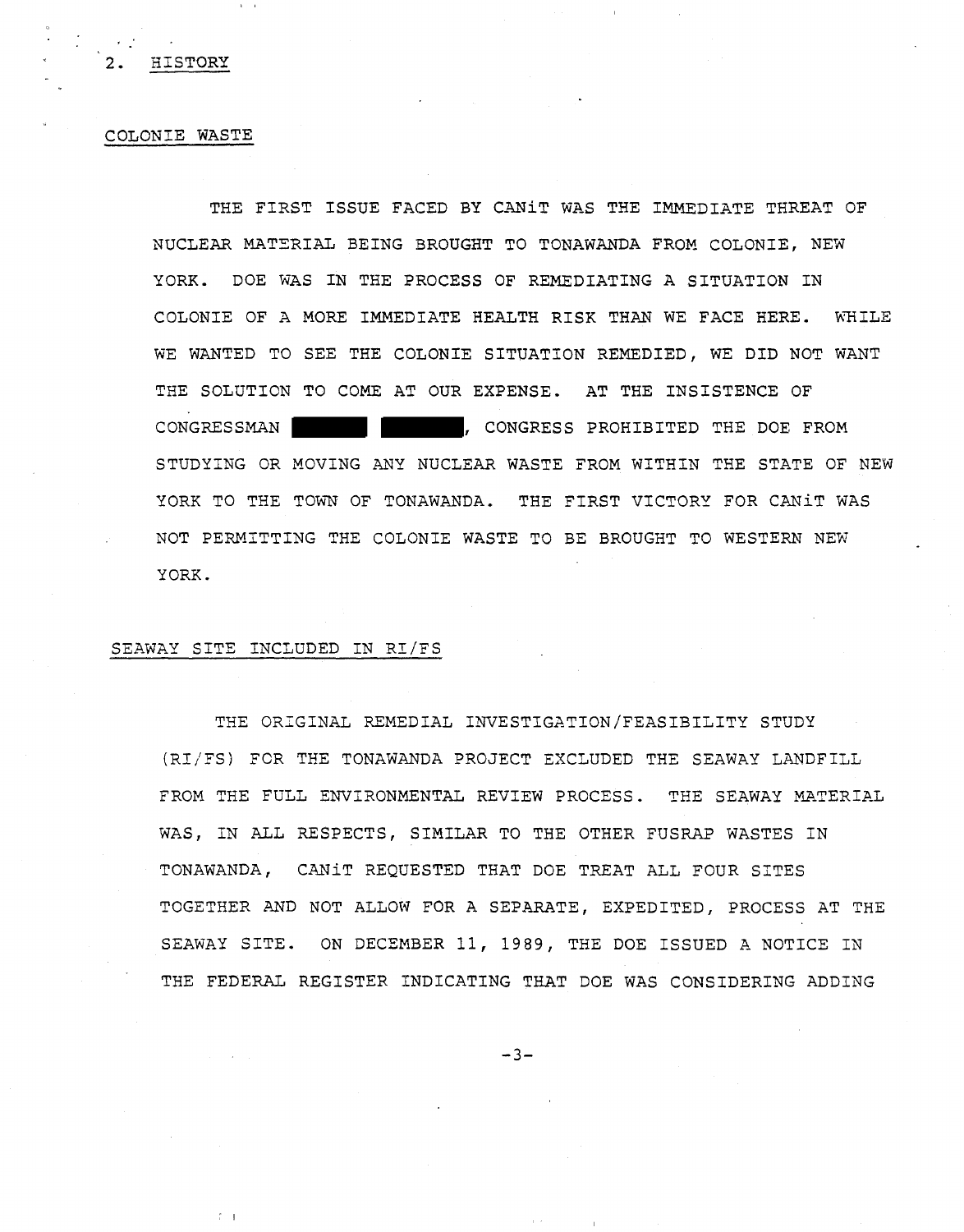THE SEAWAY SITE TO THE COMPREHENSIVE ENVIRONMENTAL REVIEW AND ANALYSIS PROCESS WHICH WAS THEN UNDERWAY FOR THE ASHLAND 1, ASHLAND 2 AND LINDE SITES. THEREAFTER, DOE CONCLUDED THAT THE SEAWAY SITE BE INCLUDED IN THE RI/FS PROCESS THAT IS NOW UNDERWAY AND IS THE SUBJECT OF THIS HEARING. IT WAS IMPERATIVE THAT SEAWAY BE ADDED TO THE OTHER THREE (3) SITES IF WE WERE TO OBTAIN A SINGLE, COMPREHENSIVE SOLUTION.

#### BFI RELOCATION PLAN

IN 1991, A- PROPOSAL BY BFI TO RELOCATE THE RADIOACTIVE MATERIAL FROM THE SEAWAY LANDFILL TO A NEWLY CONSTRUCTED TEMPORARY STORAGE CELL WAS UNDER CONSIDERATION. THE REASON BFI WANTED TO REMOVE THE RADIOACTIVE MATERIAL FROM THE SEAWAY LANDFILL INTO A SEPARATE CELL WAS TO MAKE ADDITIONAL SPACE AVAILABLE IN ITS LANDFILL FOR THE DISPOSAL OF SOLID WASTE. KNOWING THAT THE ENVIRONMENTAL REMEDIAL INVESTIGATION/FEASIBILITY STUDY PROCESS FOR REMEDIATING THE FOUR SITES HAD NOT BEEN COMPLETED AT THAT TIME, CANIT OPPOSED THE MOVEMENT OF ANY RADIOACTIVE MATERIAL. CANIT SOUGHT TO ENSURE THAT AN OBJECTIVE ENVIRONMENTAL ANALYSIS BE PERFORMED BEFORE ANY WASTE WAS REMOVED AND RELOCATED. UNFORTUNATELY, U.S. DOE DID NOT HAVE REGULATORY JURISDICTION TO PREVENT THIS ACTION. AFTER DISCUSSION WITH CANiT, THE NEW YORK STATE DEPARTMENT OF ENVIRONMENTAL CONSERVATION CONCLUDED THAT IT HAD JURISDICTION OVER THIS ISSUE. DEC INFORMED BFI THAT A REVIEW PROCESS WOULD BE NECESSARY BEFORE

 $-4-$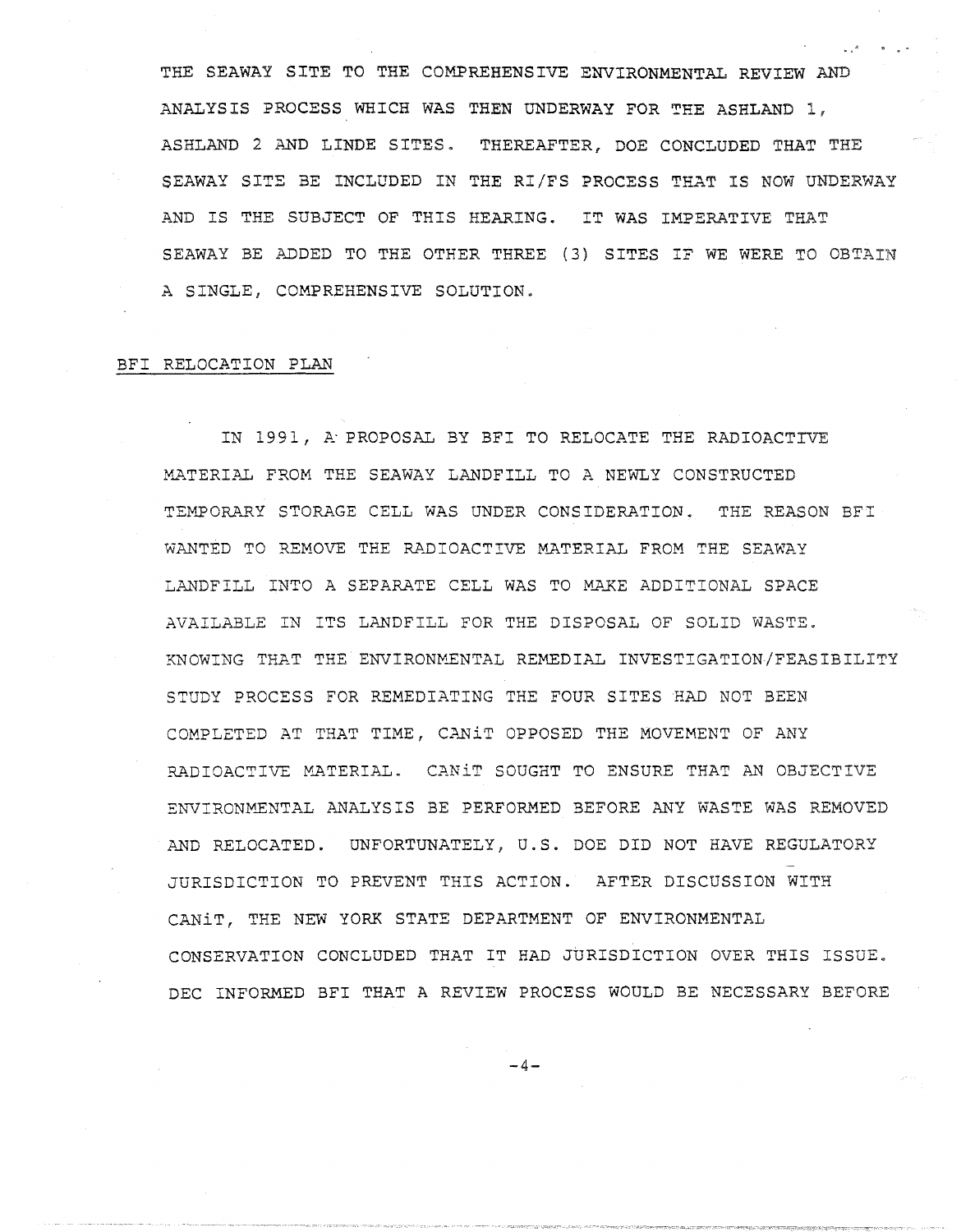RELOCATION COULD PROCEED. BFI THEN WITHDREW ITS PROPOSAL. IT IS BECAUSE OF THE DILIGENCE OF CANIT THAT RADIOACTIVE MATERIAL WAS NOT REMOVED FROM THE SEAWAY LANDFILL AND· REMAINS AS ONE OF THE FOUR (4) SITES NOW TO BE REMEDIATED BY THE DOE.

CANIT HAS HAD A STRING OF IMPORTANT SUCCESSES IN PROTECTING THE ENVIRONMENT, AND IN INSURING THAT THE DOE PROCESS IS FAIR AND COMPLETE. THE COLONIE WASTE CANNOT COME HERE BY LAW THANKS TO CONGRESSMAN LaFALCE. THE SEAWAY SITE IS INCLUDED IN THIS REVIEW PROCESS AND WE PREVENTED THE SEAWAY MATERIALS FROM BEING REMOVED PREMATURELY. WE HAVE DEVELOPED AN EXPERTISE AND EXPERIENCE IN DEALING WITH THESE COMPLEX ISSUES. AS WE PROCEED INTO THIS NEXT PHASE OF REVIEW, IT IS IMPORTANT TO REMEMBER THAT, IN EACH OF THESE LAST THREE BATTLES, WE STARTED BY HAVING TO PROD, IF NOT FORCE ACTION BY DOE. ONLY THROUGH OUR WORK HAVE WE BEEN ABLE TO OBTAIN THESE RESULTS.

# 3. CANiT GOALS

FROM ITS FORMATION, CANIT HAS HAD A GOAL TO HAVE THE RADIOACTIVE MATERIALS REMOVED FROM THE TOWN OF TONAWANDA. THIS GOAL, HOWEVER, WAS TEMPERED BY THREE CONCERNS.

THE FIRST INVOLVED HEALTH AND SAFETY CONCERNS. CANiT, FROM THE START, FELT IT COULD NOT FAVOR A SOLUTION THAT SIGNIFICANTLY

 $-5-$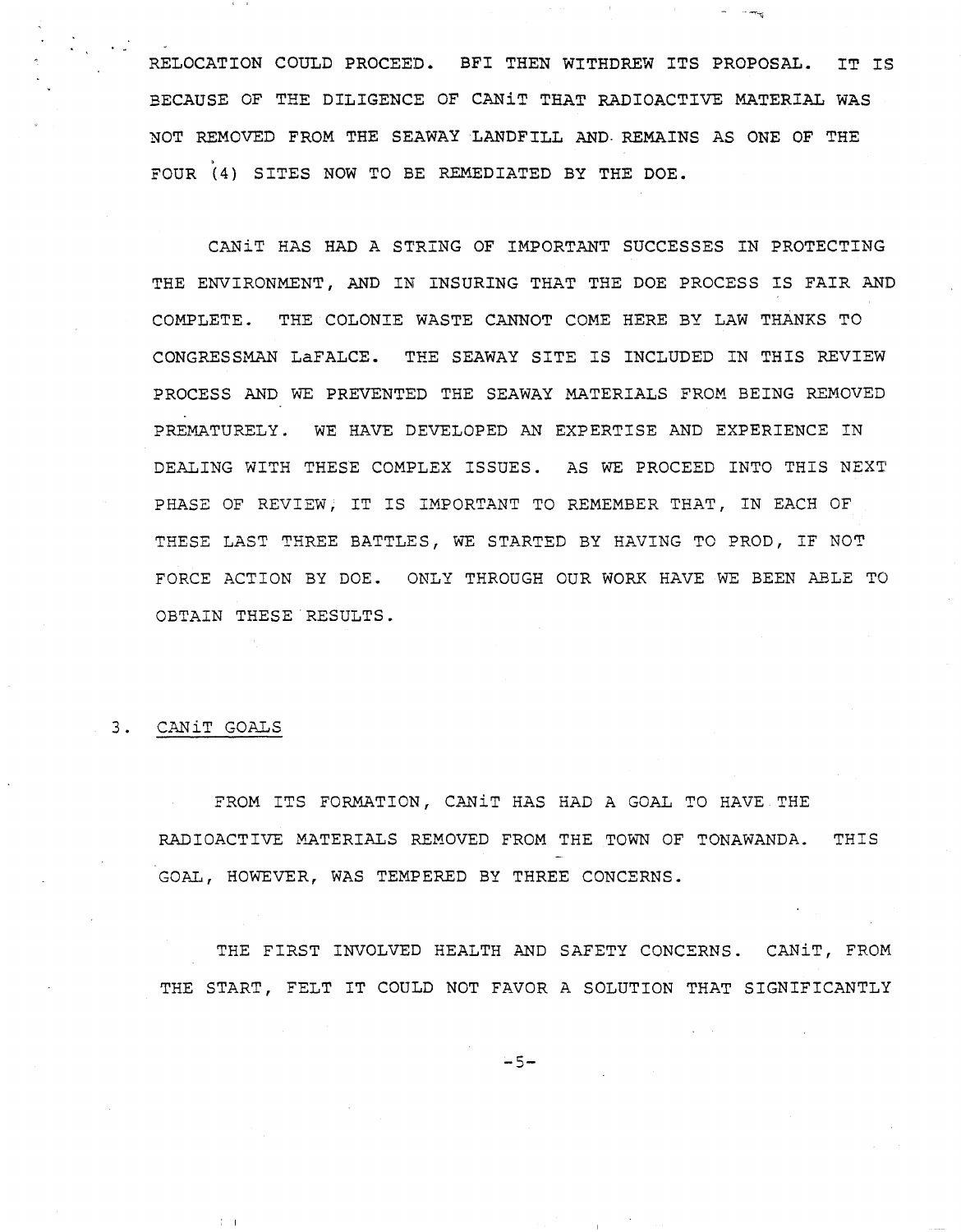INCREASED THE RISK FROM RADIATION EXPOSURE TO EITHER THE RESIDENTS OF TONAWANDA OR THE RESIDENTS OF ANY OTHER PART OF THE NATION. IF THERE WAS A SIGNIFICANT RADIATION HEALTH RISK FROM REMOVAL ACTIVITIES THAT DID NOT EXIST FROM KEEPING THE WASTE IN THE TOWN, OUR SUPPORT FOR OUR PREFERRED ALTERNATIVE WOULD HAVE TO BE REVISED.

**Controller** 

THE SECOND CONCERN INVOLVED WHERE THE MATERIAL WOULD GO. WE FELT THAT WE DID NOT WANT TO TRANSFER OUR PROBLEM TO SOME OTHER PART OF THE COUNTRY THAT DID NOT WANT TO PROVIDE ASSISTANCE AND, OF COURSE, WE WANTED TO BE SURE THAT THE WASTE WOULD BE PROPERLY HANDLED AND STORED PERMANENTLY AND SAFELY AT THE NEW LOCATION.

FINALLY, We WANTED TO SELECT A SOLUTION THAT WAS FEASIBLE AND THAT WAS FAIR TO FEDERAL TAXPAYERS. WE ARE ALL MINDFUL OF THE FINANCIAL CHALLENGES THAT ARE FACING THE NATION AND WE DID NOT FEEL THAT We COULD SUPPORT A SOLUTION THAT THE NATION COULD NOT AFFORD IF LESS COSTLY SOLUTIONS COULD BE FOUND THAT WOULD PROTECT THE HEALTH AND SAFETY OF LOCAL RESIDENTS.

HAPPILY, AT LEAST FROM OUR PERSPECTIVE, EACH OF THESE THREE CONCERNS HAS BEEN RESOLVED IN SUCH A WAY THAT WOULD ALLOW FOR REMOVAL OF THE WASTE FROM THE TOWN.

 $-6-$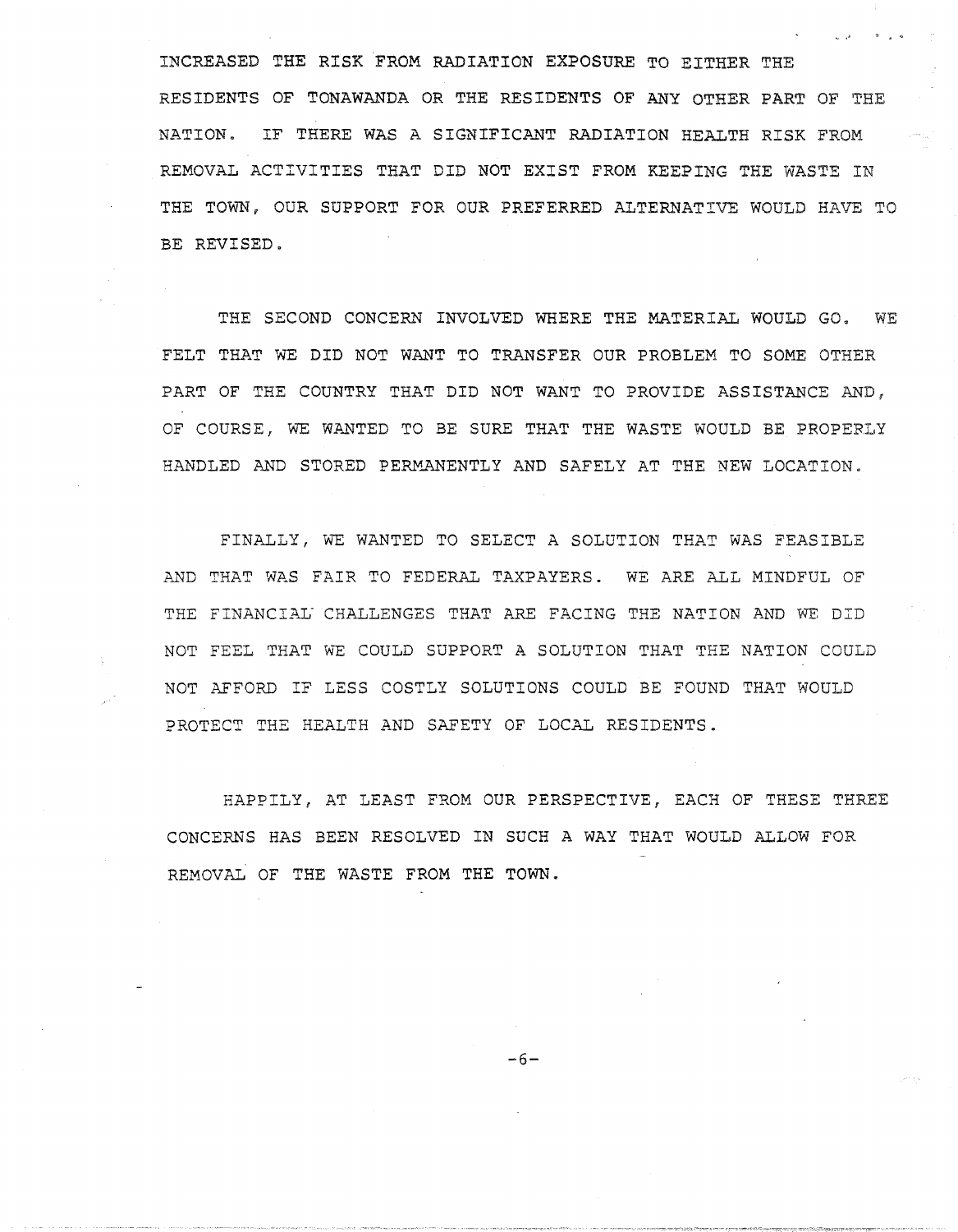FOR ALL OF US, HEALTH AND SAFETY CONCERNS COME FIRST. WHILE AT OTHER PARTS OF OUR TESTIMONY, PARTICULARLY IN THE TESTIMONY OF

, WE WILL REFER TO HEALTH AND SAFETY CONCERNS NOT YET ADDRESSED OR NOT ADDRESSED FULLY, MY COMMENT NOW IS INTENDED TO COMPARE THE HEALTH AND SAFETY CONCERNS FROM ON-SITE VERSUS OFF-SITE DISPOSAL. THE ISSUES RAISED BY DR. HAAS WILL HAVE TO BE ADDRESSED EITHER WAY.

WE DO BELIEVE THAT A PROPERLY DESIGNED, OPERATED AND MAINTAINED CELL, IN EITHER TONAWANDA OR AT SOME OTHER LOCATION IN THE COUNTRY, WILL IN NORMAL CIRCUMSTANCES BE ABLE TO CONTAIN THE RADIATION AND THUS PREVENT IT FROM COMING INTO CONTACT WITH HUMANS OR THE ENVIRONMENT. HOWEVER, WE DO NOT BELIEVE DOE HAS PROPERLY ANALYZED THE CONSEQUENCES OF THE FAILURE OF THE CONTAINMENT CELL IF IT IS LOCATED IN TONAWANDA. A CELL MIGHT FAIL THROUGH IMPROPER DESIGN, IMPROPER MAINTENANCE OR THROUGH AN ACT OF GOD. AS WE HAVE DISCOVERED, UNFORTUNATELY THE HARD WAY AT LOVE CANAL, CELLS CAN BECOME INEFFECTIVE AS A RESULT OF FAULTY DESIGN OR THROUGH THE IMPROPER ACTIONS OF HUMANS WHO, A GENERATION LATER, "FORGOT" WHAT WAS BURIED IN THEIR MIDST. ACTS OF GOD SUCH AS EARTHQUAKES, FLOODS, PLANE CRASHES EVEN GLACIERS (REMEMBER THIS WASTE WILL REMAIN HAZARDOUS FOR 4.5 BILLION YEARS) COULD CAUSE EVEN A PROPERLY DESIGNED AND MAINTAINED CELL TO BREACH. THE FEASIBILITY STUDY (P. 5-109) STATES:

 $-7-$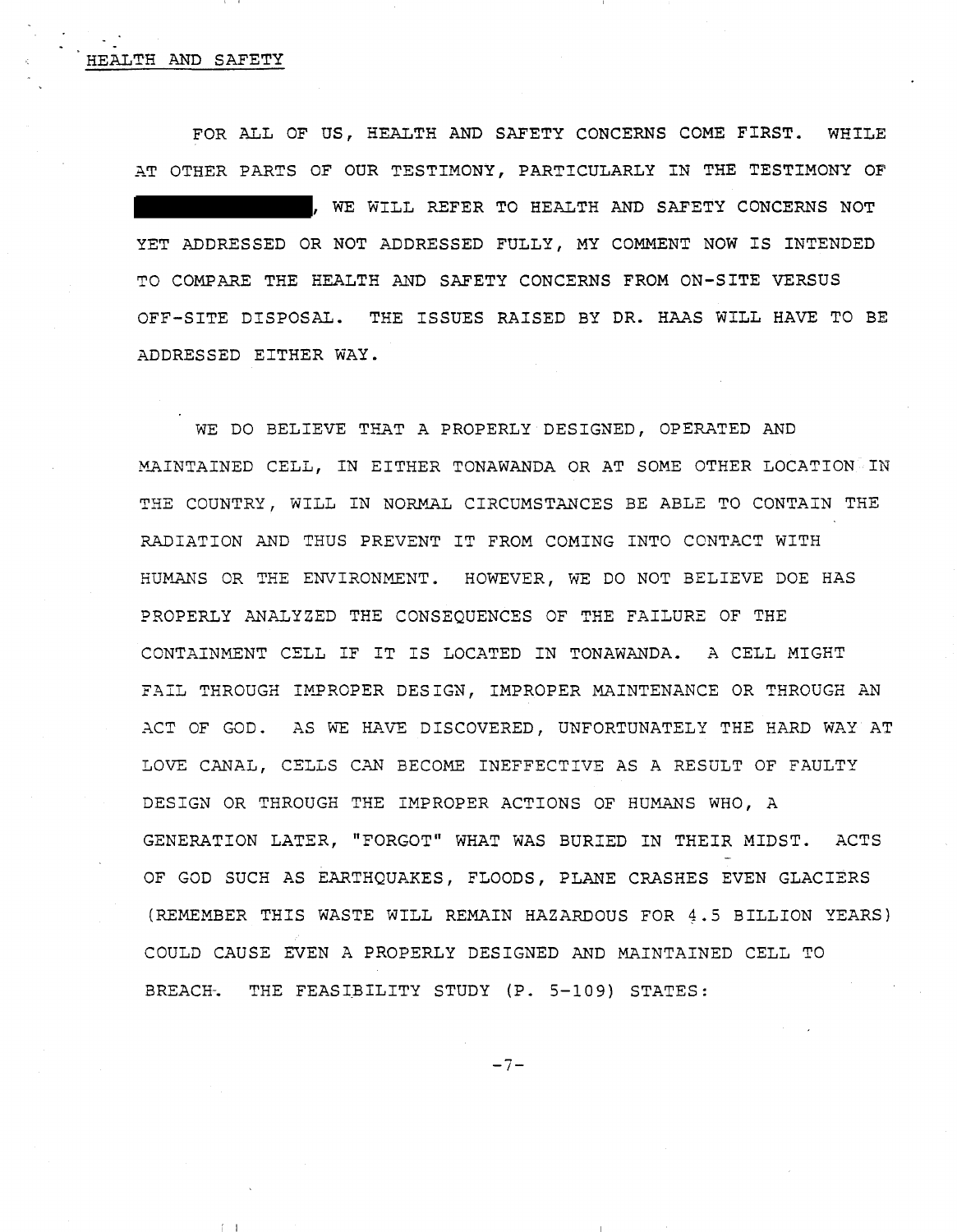"THE PARTIAL EXCAVATION AND ON-SITE DISPOSAL FACILITY IN ALTERNATIVE 5 WOULD PROVIDE A LOW TO MODERATE LEVEL OF PROTECTION OF LOCAL GEOLOGY AND SOILS. IN ADDITION TO THE CONTAMINANTS LEFT IN PLACE, SOME POTENTIAL RISK OF CONTAINMENT FAILURE WOULD BE ASSOCIATED WITH AN ON-SITE DISPOSAL FACILITY."

THUS, DOE RECOGNIZES THE RISK OF A CELL FAILURE, BUT DOES NOT THEN COMPARE THE POTENTIAL FOR HUMAN EXPOSURE AT THE LARGELY UNPOPULATED UTAH SITE TO THE HEAVILY POPULATED TONAWANDA SITE. NOR DOES IT RECOGNIZE THE POTENTIAL IMPACT ON THE NIAGARA RIVER, A DRINKING WATER SOURCE FOR MILLIONS OF PEOPLE IN THE U.S. AND CANADA.

THE UNITED STATES AND CANADA HAVE, BY TREATY AND THROUGH THE ACTIONS OF THE INTERNATIONAL JOINT COMMISSION, PLEDGED TO TAKE EXTRAORDINARY ACTIONS TO PROTECT THE WATERS OF THE GREAT LAKES. THIS PRECIOUS RESOURCE CONTAINS ONE FIFTH OF ALL THE FRESH WATER IN THE WORLD. THE ON-SITE STORAGE FACILITY BEING CONTEMPLATED BY DOE WOULD BE WITHIN SIGHT OF THE NIAGARA RIVER. WE HAVE CONCLUDED THAT DOE HAS NOT ADEQUATELY CONSIDERED THE IMPACT OF THESE RESOURCES FROM A CELL FAILURE.

WE HAVE REVIEWED THE COMPARATIVE RISK FROM REMOVAL TO ON-SITE DISPOSAL.

-8-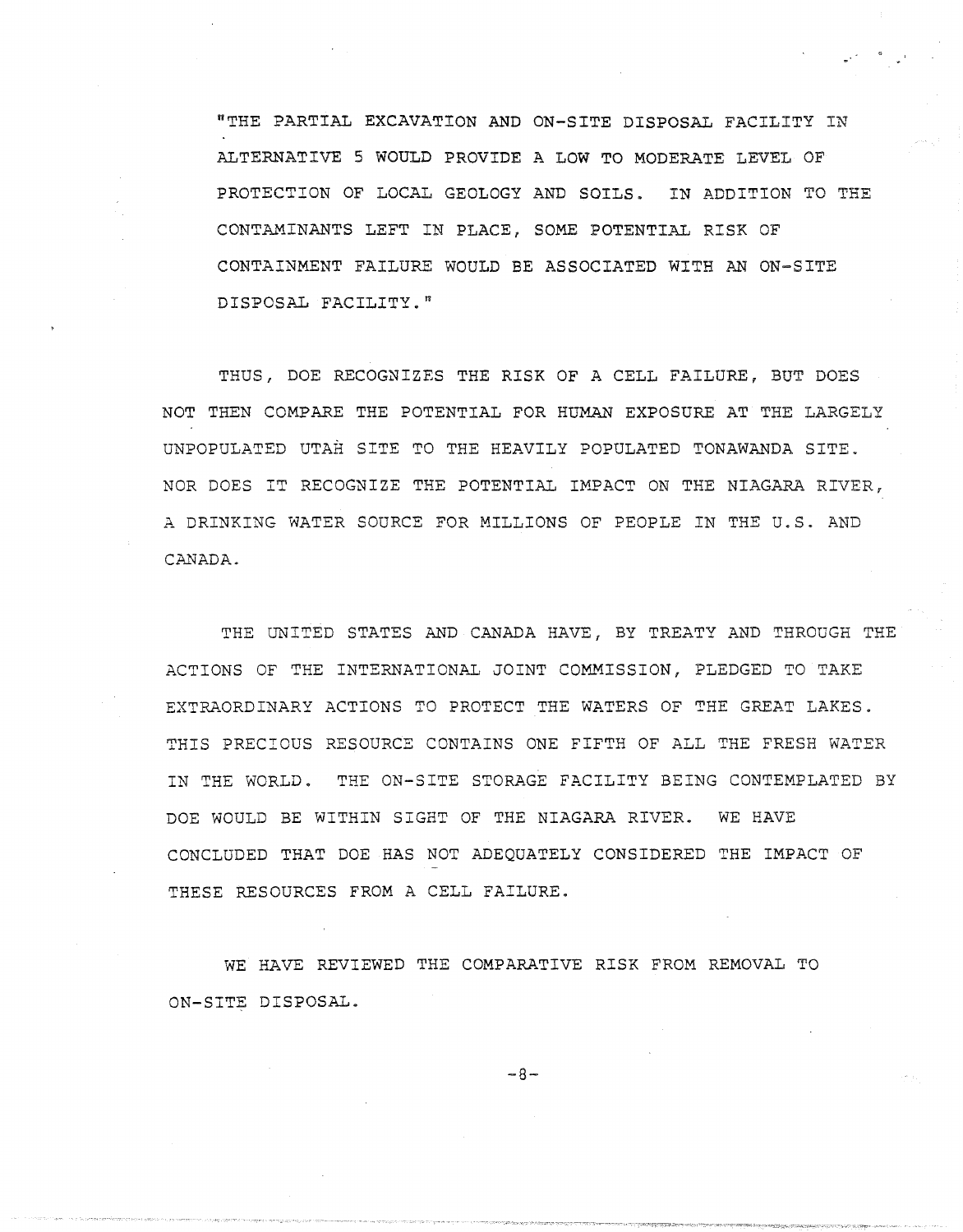BASED UPON DOE'S ESTIMATES, WE BELIEVE THE RISK FROM EXCAVATION IS THE SAME IF THE WASTE STAYS IN TONAWANDA OR IS MOVED OFF SITE. THE ONLY ADDITIONAL RISK THAT IS CAUSED BY REMOVAL IS THE RISK OF EXPOSURE DURING TRANSPORTATION TO THE OTHER SITE. WHILE WE BELIEVE DOE OVERSTATES THIS RISK, BY ALL MEASURES IT IS QUITE SMALL. ACCORDING TO THE FEASIBILITY STUDY, THE TRANSPORTATION RISKS ARE NOT DEPENDENT ON THE TYPE OF WASTE SHIPPED (RADIÓACTIVE VS. NON-RADIOACTIVE), BUT RATHER ON THE METHOD OF TRANSPORTATION EMPLOYED (RAIL OR TRUCK) AND ON THE DISTANCE TRAVELED TO HAUL THE MATERIAL.

FOR A COMPARISON BETWEEN THE OFF-SITE VERSUS ON-SITE TRANSPORTATION RISKS, THE PROBABILITY FOR AN ACCIDENT ARE COMPARABLE, AND IN ALL CASES INVOLVE LESS THAN ONE HALF OF ONE FATALITY FROM A TRAFFIC ACCIDENT DURING WASTE MOVEMENT.

### ALTERNATE SITE

f I

WITH REGARD TO THE SECOND CONCERN, WE ARE NOW SATISFIED THAT THERE IS A SAFE LOCATION AVAILABLE TO RECEIVE OUR FUSRAP WASTES THAT IS WILLING, IF NOT EAGER, TO ACCEPT THEM. THE AVAILABILITY OF THIS COMMERCIAL SITE, WHICH IS LICENSED AND OPERATING, CAME TO OUR ATTENTION AS THE RESULT OF THE WORK OF CANiT MEMBERS. DOE NEVER DISCLOSED TO US THAT THIS SITE WAS OPEN, KNOWN TO THEM, AND

 $-9-$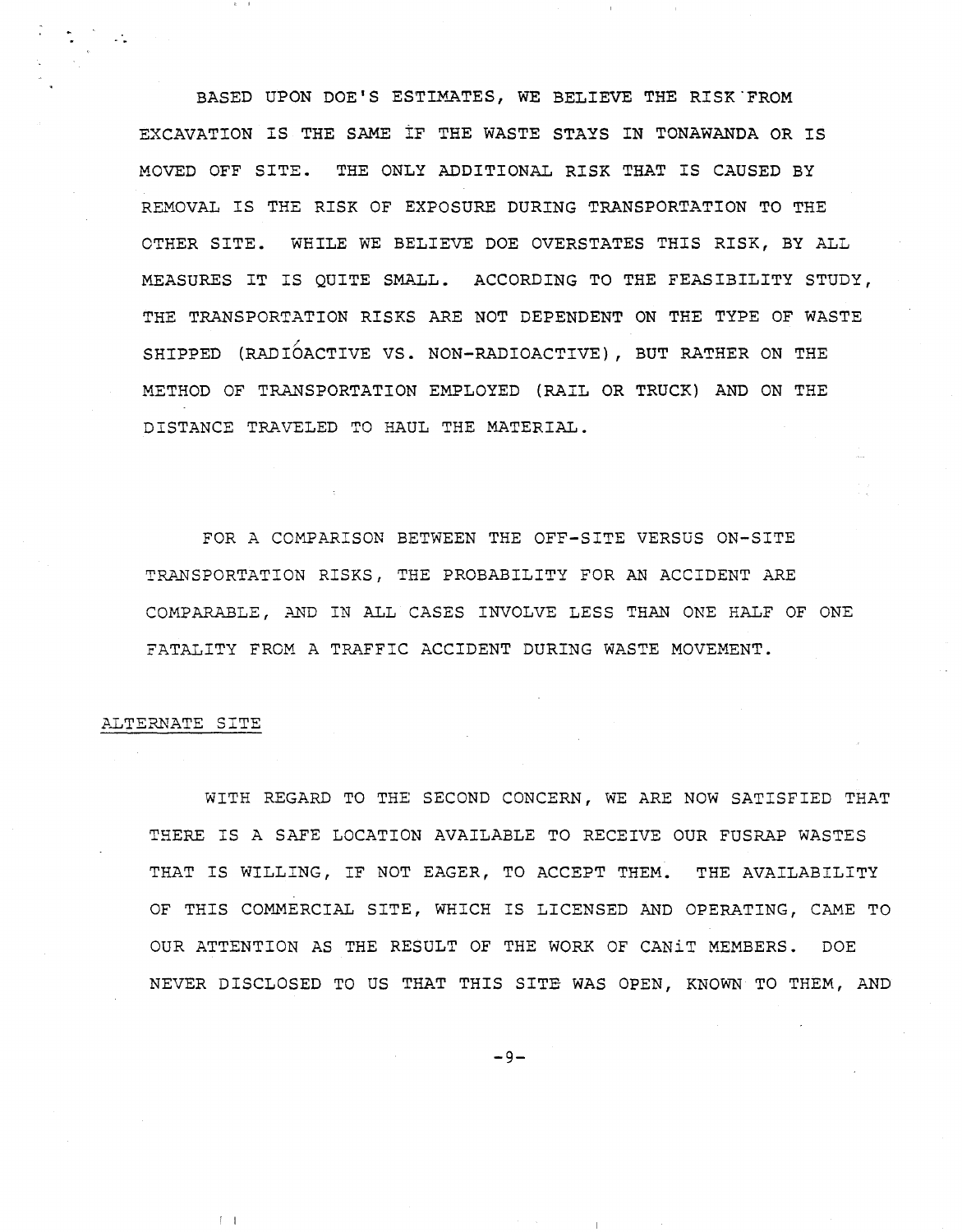IN THE PROCESS OF OBTAINING A LICENSE CHANGE THAT WOULD ALLOW IT TO ACCEPT FUSRAP WASTE. THE SITE, IN CLIVE, UTAH, IS OPERATED BY LARGE, FINANCIALLY SECURE COMPANIES. HAS BEEN OPERATING PURSUANT TO FEDERAL LICENSE, AND IS FAR REMOVED FROM THE POPULATION DENSITIES THAT EXIST IN TONAWANDA.

0'

 $\degree$  IN ADDITION TO BEING AVAILABLE AND WILLING TO TAKE THE TONAWANDA WASTE, WE LEARNED THAT THE UTAH SITE WOULD TAKE THE WASTE AT A PRICE SIGNIFICANTLY BELOW THE COST BEING PROJECTED BY DOE FOR A COMMERCIAL OPERATION. WHEN WE ADVISED DOE OF THE COST OUOTES WE WERE RECEIVING, DOE REVISED ITS PROJECTIONS FOR COMMERCIAL OFF-SITE DISPOSAL FROM MORE THAN \$230 MILLION TO APPROXIMATELY \$201 MILLION.

## FUNDING

 $\frac{1}{2} \sum_{i=1}^{N} \frac{1}{2} \left( \frac{1}{2} \right)^2$ 

 $\mathbb{R}^n$  .

WITH REGARD TO THE THIRD CONCERN, WE BELIEVE, BASED UPON INFOPMATION PROVIDED TO US BY DOE, THAT THERE MAY BE SUFFICIENT FUNDS MADE AVAILABLE TO THE FUSRAP EFFORT TO PAY THE HIGHER COSTS INVOLVED IN OFF-SITE DISPOSAL. WE HAVE BEEN QUITE CONCERNED, AND DID A GREAT DEAL OF SOUL SEARCHING, TO TRY TO FIND THE PROPER ANSWER TO THIS QUESTION. WE FEARED THAT, SHOULD WE INSIST UPON A SOLUTION THAT COULD NOT BE AFFORDED, THE WASTE MIGHT REMAIN IN ITS CURRENT UNCONTAINED STATUS INDEFINITELY. AFTER ALL, THE WASTE HAS BEEN IN OUR MIDST FOR ALMOST 50 YEARS, PERHAPS THE FEDERAL GOVERNMENT, UNABLE TO AFFORD OUR PREFERRED SOLUTION,

 $-10-$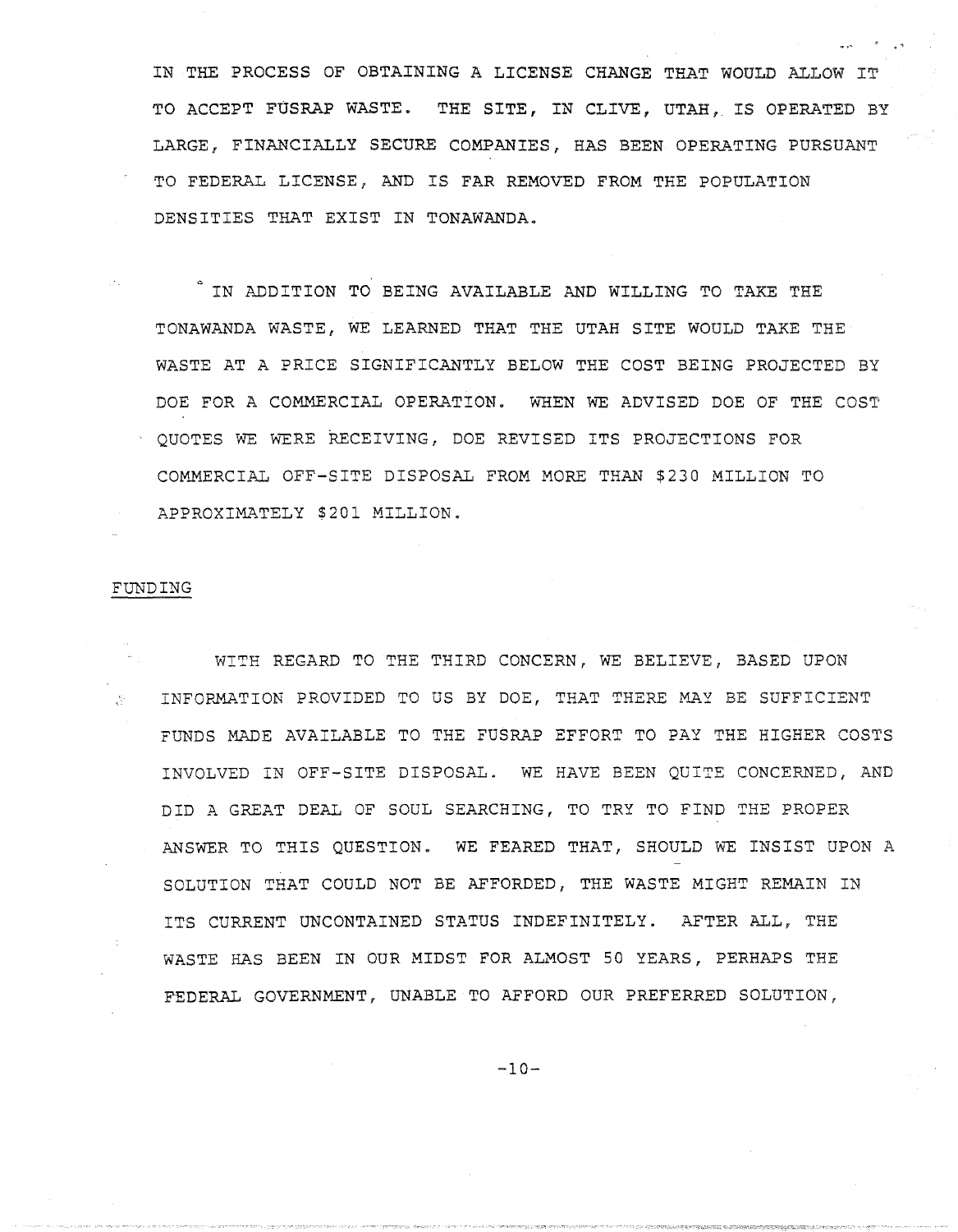WOULD ALLOW THE WASTE TO STAY EVEN LONGER.

WE HAVE SATISFIED OURSELVES THAT THE CONGRESSIONAL MANDATE TO DOE IS WITHOUT CONDITION. DOE MUST PROCEED TO CLEAN-UP THESE SITES WITHIN THE FUNDING MADE AVAILABLE BY CONGRESS.

IN ORDER TO ANALYZE THE LIKELIHOOD THAT CONGRESS WOULD PROVIDE SUFFICIENT FUNDING FOR REMOVAL, ON OCTOBER 19, 1993, WE WROTE TO DOE WITH A SERIES OF QUESTIONS, INCLUDING A REQUEST FOR A "DOE BUDGET FORECAST FOR FUSRAP". ON NOVEMBER 5, 1993, DOE RESPONDED TO OUR LETTER. THE DOE RESPONSE WAS A SURPRISE IN A NUMBER OF WAYS. PERHAPS OF MOST INTEREST WAS TABLE I, WHICH WAS A "BASELINE RESOURCE PLAN" FOR DOE FUSRAP EFFORTS. THIS PLAN SHOWED A TOTAL PLANNED EXPENDITURE OF \$2.5 BILLION FROM 1994 (INCLUDING CERTAIN PRIOR YEAR EXPENDITURES) TO 2016 FOR ALL FUSRAP SITES. IT ALSO SHOWED A PLANNED EXPENDITURE OF \$197 MILLION FOR THE TONAWANDA FUSRAP EFFORTS. THE TONAWANDA SITE, INCLUDING ALL FOUR LOCATIONS, HAS APPROXIMATELY 18% BY VOLUME OF THE TOTAL FUSRAP WASTE IN THE ENTIRE COUNTRY. THE DOE ALLOCATION PLAN DATED APRIL OF 1992, ONLY OFFERS US APPROXIMATELY 8% OF THE TOTAL NATIONAL RESOURCES. IF WE WERE TO ACCEPT THE DOE RECOMMENDED SOLUTION OF ON-SITE DISPOSAL, WE WOULD ONLY BE OFFERED APPROXIMATELY 2% OF THE TOTAL PROGRAM RESOURCES. IF THE \$2.5 BILLION FIGURE IS AN ACCURATE PREDICTION OF THE TOTAL PROGRAM SIZE (AND, OF COURSE, DOE IS IN THE BEST POSITION TO KNOW), THEN ALL WE WANT IS THE AMOUNT NEEDED TO PROCEED WITH OUR

-11-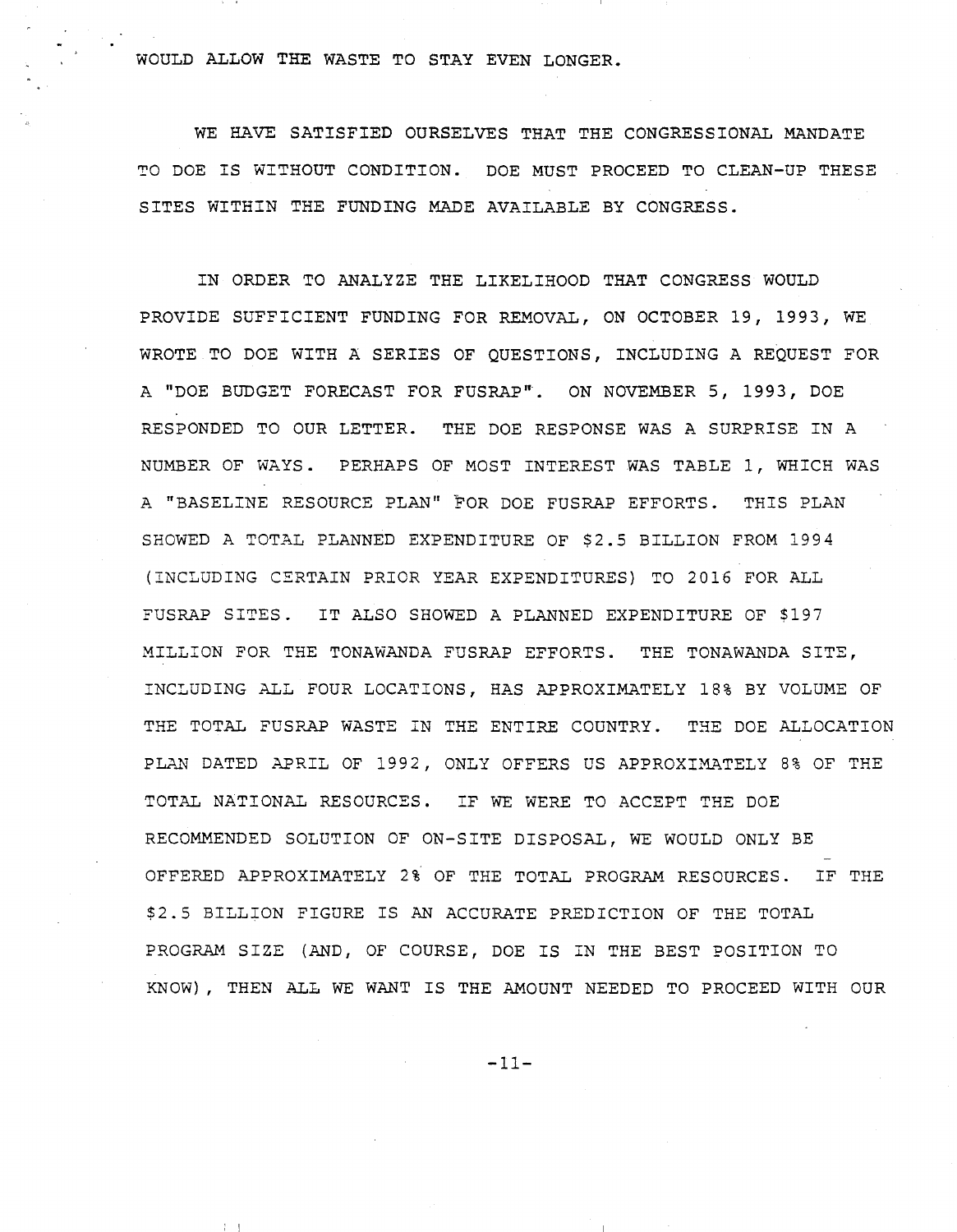PREFERRED ALTERNATIVE, OFF-SITE REMOVAL. DOE ESTIMATES THAT THIS ALTERNATIVE WILL COST \$201 MILLION. THIS IS LESS THAN OUR PERCENTAGE SHARE OF THE WASTE WOULD YIELD.

· -

WHILE DOE HAS SINCE INDICATED THAT THE INFORMATION WHICH IT PROVIDED ON NOVEMBER 5, 1993, AS SHOWN ON TABLE 1, IS DATED, HAD A \$10 MILLION MATHEMATICAL ERROR, AND WILL BE REVISED WITH REGARD TO THE AMOUNT PROJECTED FOR TONAWANDA, OR THAT THE \$197 MILLION SHOWN ON TABLE 1 REALLY ONLY EQUALS \$54 MILLION, DOE HAS NOT INDICATED THAT THE \$2.5 BILLION TOTAL PROGRAM SIZE HAS BEEN REDUCED. SO LONG AS DOE CONTINUES TO PROJECT THIS AMOUNT FOR THE TOTAL PROGRAM, WE WILL INSIST ON OUR FAIR SHARE, AT LEAST TO THE EXTENT NEEDED TO HAVE THE WASTE REMOVED FROM TONAWANDA.

4. CANiT POSITION

ON NOVEMBER 23, 1993, THE CANIT EXECUTIVE COMMITTEE UNANIMOUSLY VOTED NOT TO SUPPORT THE DOE RECOMMENDED DECISION WhICH CALLED FOR ON-SITE DISPOSAL OF THE FUSRAP WASTE IN TONAWANDA. THE REASONS FOR THIS ARE AS FOLLOWS:

THE REMEDIAL INVESTIGATION/FEASIBILITY STUDY (RI/FS) DOES NOT ADEQUATELY ADDRESS A NUMBER OF HEALTH RELATED ISSUES, INCLUDING THE POTENTIAL FOR RADON CONTAMINATION AND THE POSSIBLE CONTAMINATION OF CREEKS AND SEWERS;

-12-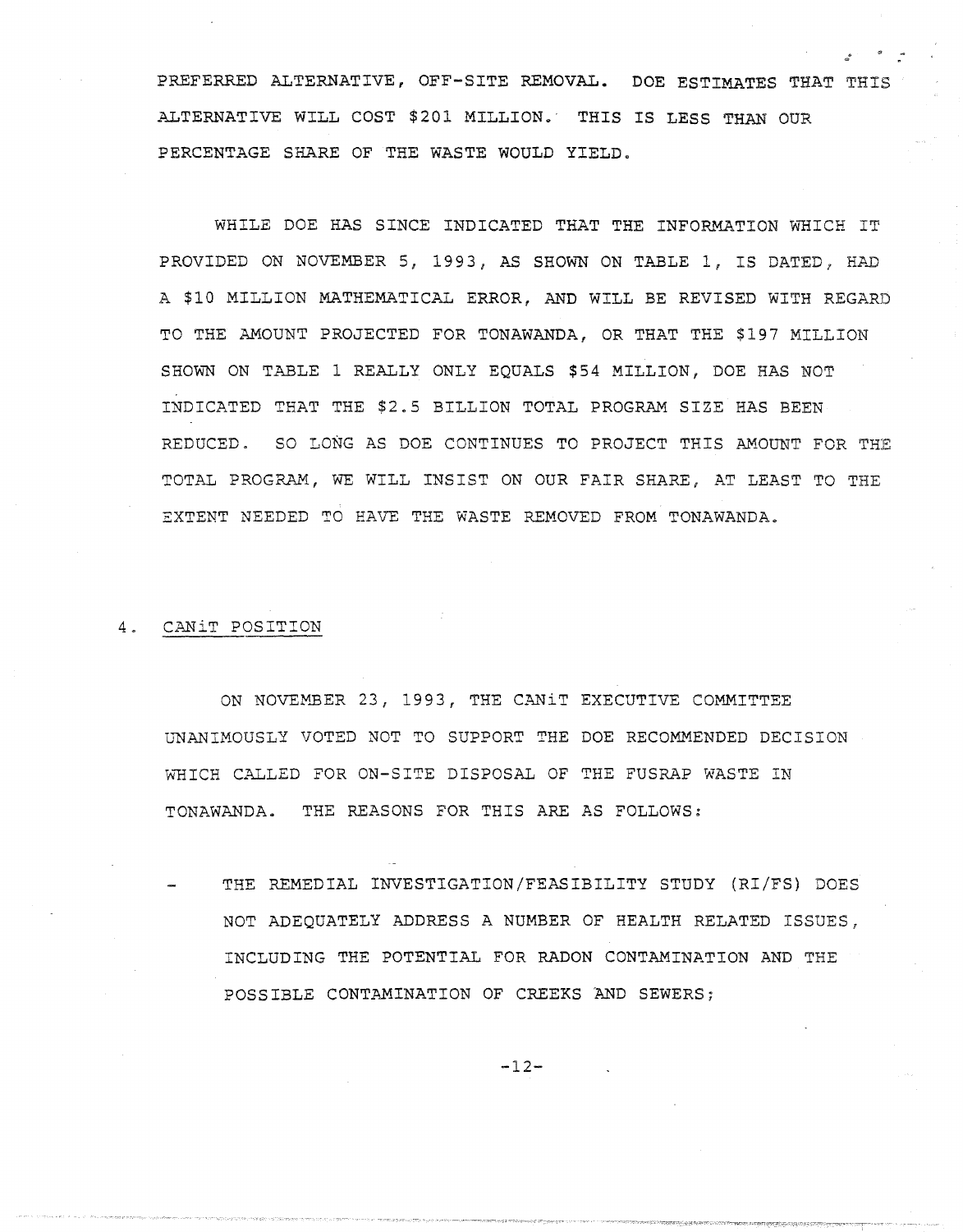THE RI/FS DOES NOT ADEQUATELY DEAL WITH THE QUESTIONS OF MIXED WASTE (MIXED WASTE IS RADIOACTIVE WASTE MIXED WITH OTHER HAZARDOUS WASTES, SUCH AS CHEMICAL WASTES);

- THE DOE HAS NOT ADEQUATELY ADDRESSED CONCERNS RAISED BY CANiT REGARDING THE FINANCIAL RESOURCES THAT MIGHT BE MADE AVAILABLE FOR EACH OF THE ALTERNATIVES. FROM THE INFORMATION PROVIDED BY DOE, WE CANNOT ADEQUATELY DETERMINE IF THERE WILL BE ENOUGH MONEY MADE AVAILABLE FOR OUR PREFERRED ALTERNATIVE TO MOVE THE WASTE OUT OF TONAWANDA;
- THE DOE'S PROPOSED ALTERNATIVE IS IN CONFLICT WITH REDEVELOPMENT PLANS FOR THE TOWN OF TONAWANDA FOR REDEVELOPMENT OF ITS WATERFRONT IN COORDINATION WITH THE HORIZONS WATERFRONT COMMISSION. IN ADDITION, THE PROPOSED DOE PLAN FAILS TO ACCURATELY STATE THE CURRENT ZONING FOR THE SITE;

THE DOE'S PROPOSED ALTERNATIVE WILL NOT PROVIDE FOR UNRESTRICTED LAND USE, WHICH WAS A STATED GOAL OF THE PROGRAM. ONLY IF THE LAND IS COMPLETELY CLEAN WOULD "UNRESTRICTED USE" WOULD BE ALLOWED.

-13-

: I